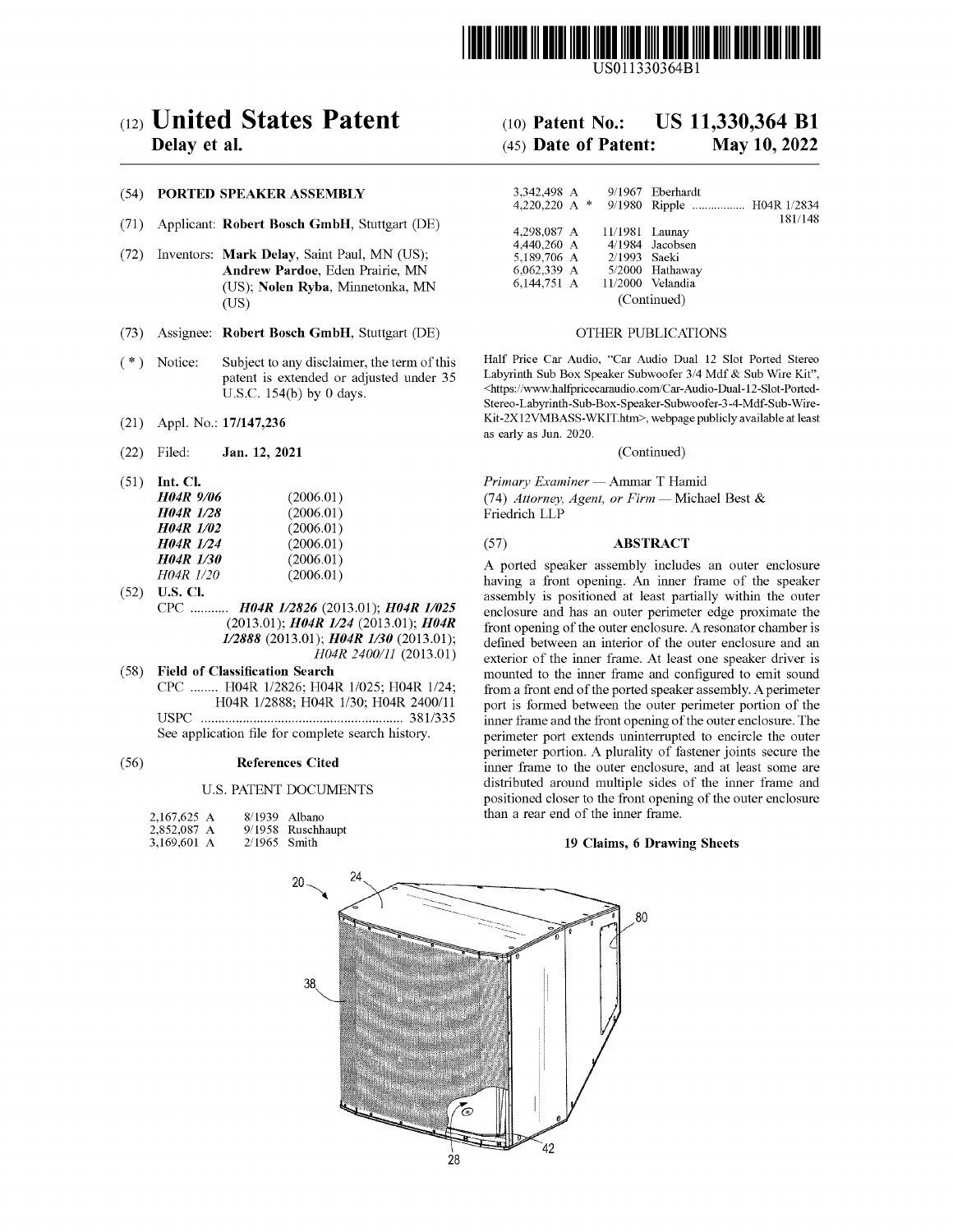## (56) References Cited

## U.S. PATENT DOCUMENTS

|                          |  | 6,339,649 B1 1/2002 Chen et al.               |
|--------------------------|--|-----------------------------------------------|
|                          |  |                                               |
|                          |  | 381/334                                       |
|                          |  | 7,450,733 B2 11/2008 Suprapmo et al.          |
| 8,406,444 B2 3/2013 Wang |  |                                               |
|                          |  | 2007/0261911 A1* 11/2007 Nichols  H04R 1/2826 |
|                          |  | 181/150                                       |
|                          |  |                                               |
|                          |  | 181/199                                       |

#### OTHER PUBLICATIONS

JBL Pro, "PD700i Series Precision Directivity Dual-Trap", <https://<br>jblpro.com/en/product\_families/pd700i-series-precision-directivitydual-trap>, webpage publicly available at least as early as Apr. 2020, 3 pages.

2020 , 3 pages . Fulcrum Acoustic , " AH4 — Higher - Output Coaxial Horn " , < https : // www.fulcrum-acoustic.com/product/ah4-higher-output-coaxial horn/>, webpage publicly available at least as early as Apr. 2020, 4 pages.<br>Danley Sound Labs, "Synergy Horn", <https://www.danleysoundlabs.

Danley Sound Labs, ''Synergy Horn´´, <https://www.danleysoundlabs.<br>com/products/loud-speakers/synergy-horn/>, webpage publicly avail-

able at least as early as Apr. 2020, 4 pages.<br>Danley Sound Labs, "Jericho Series", <https://www.danleysoundlabs.<br>com/jericho-series/>, webpage publicly available at least as early as Apr. 2020, 4 pages.

\* cited by examiner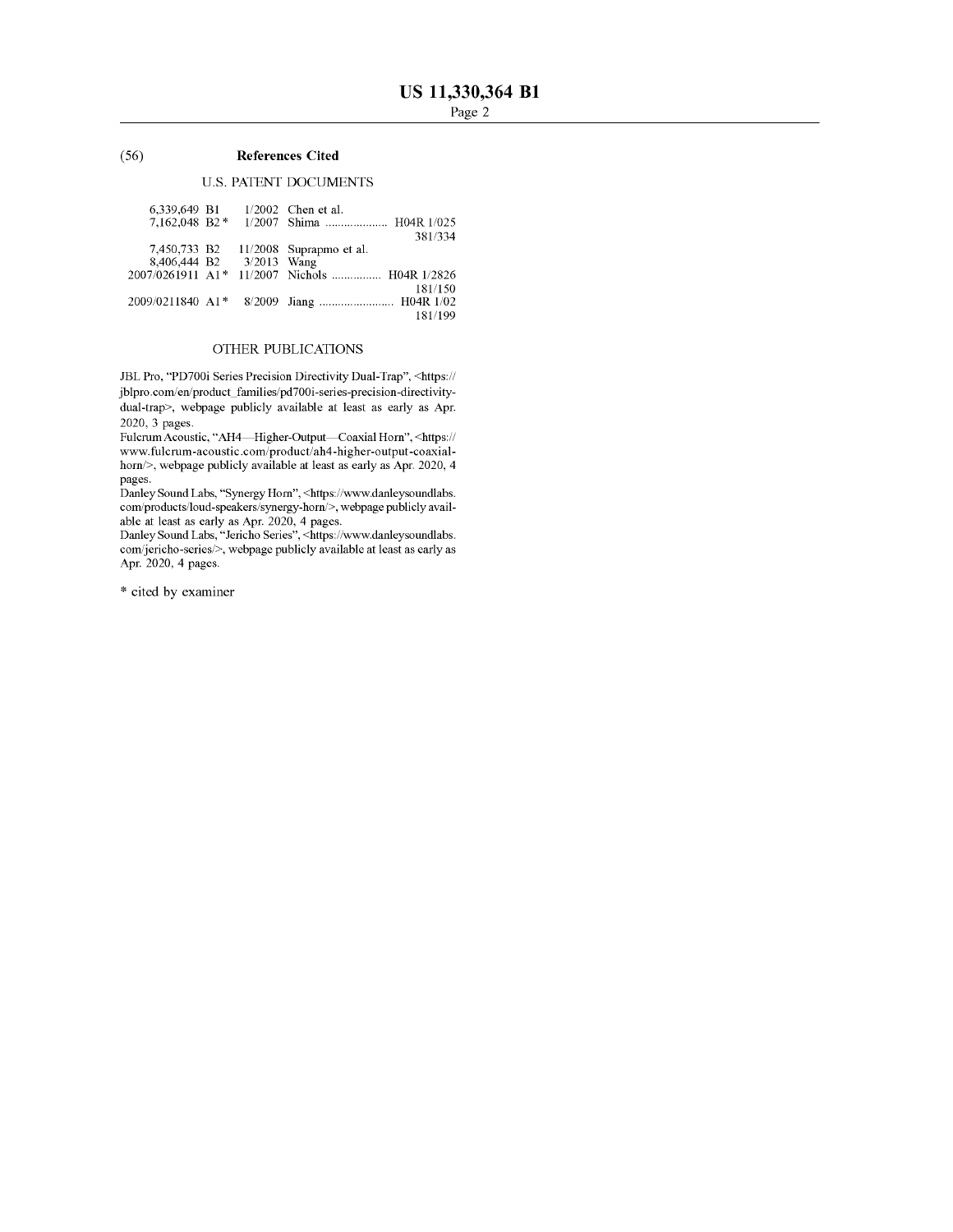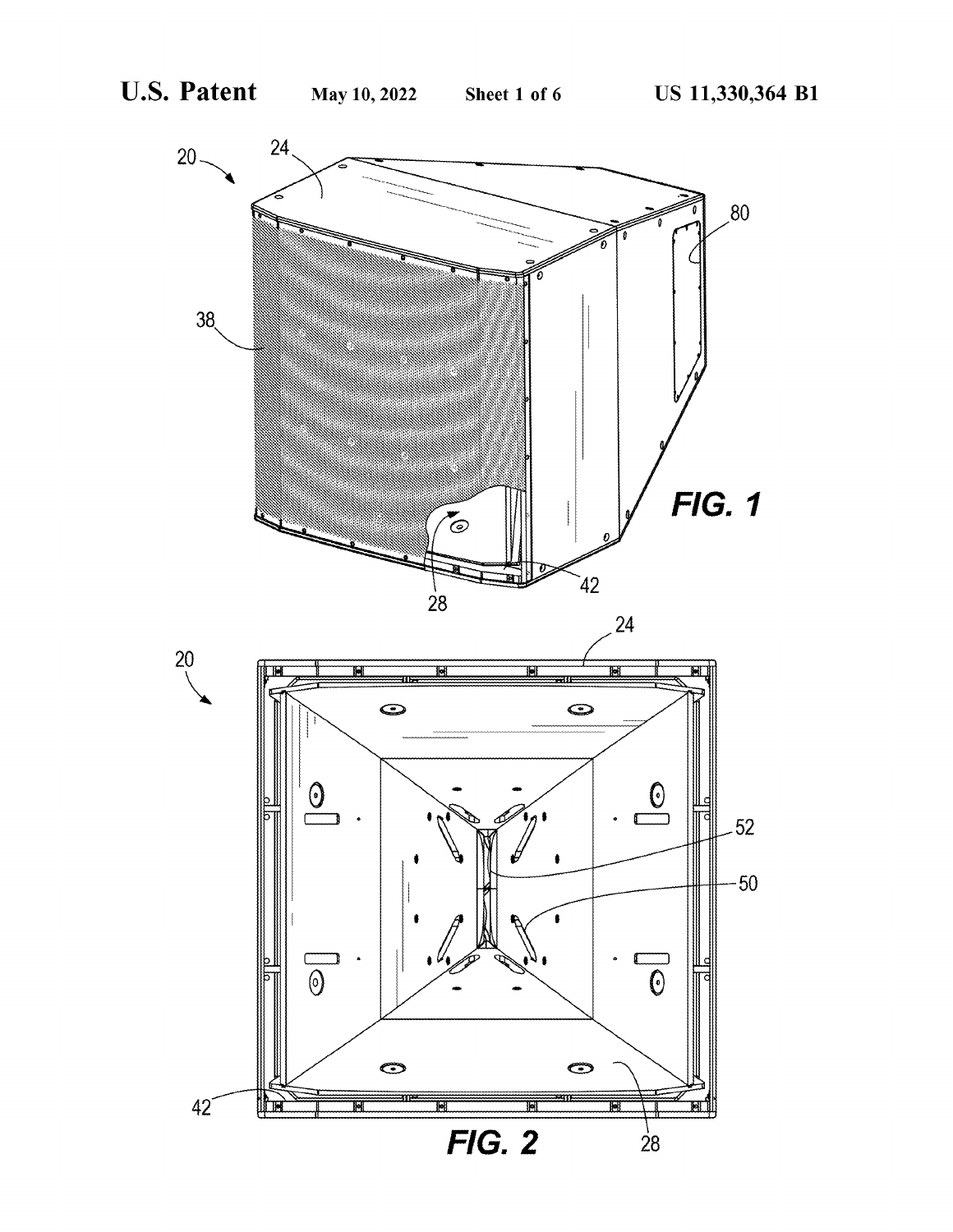

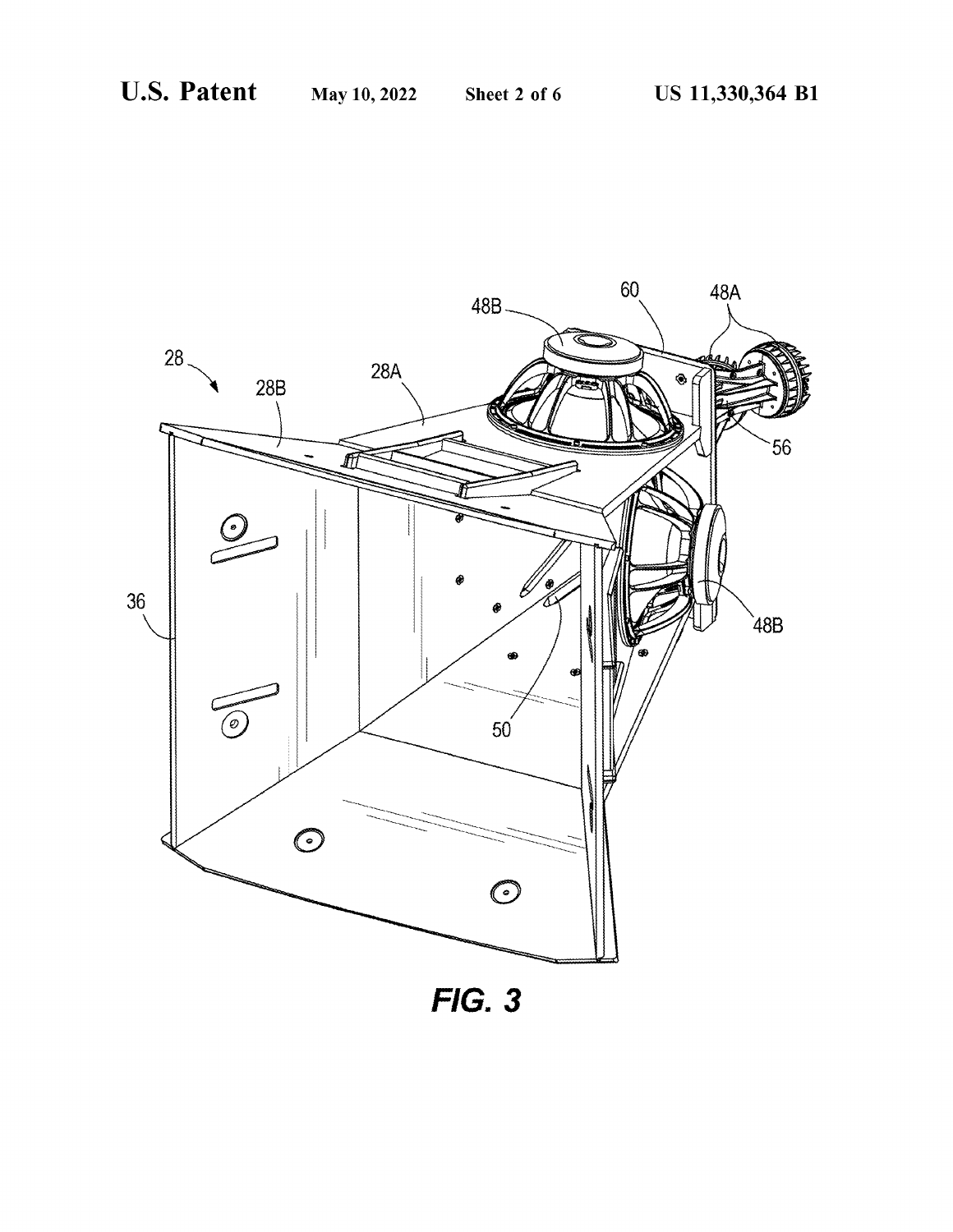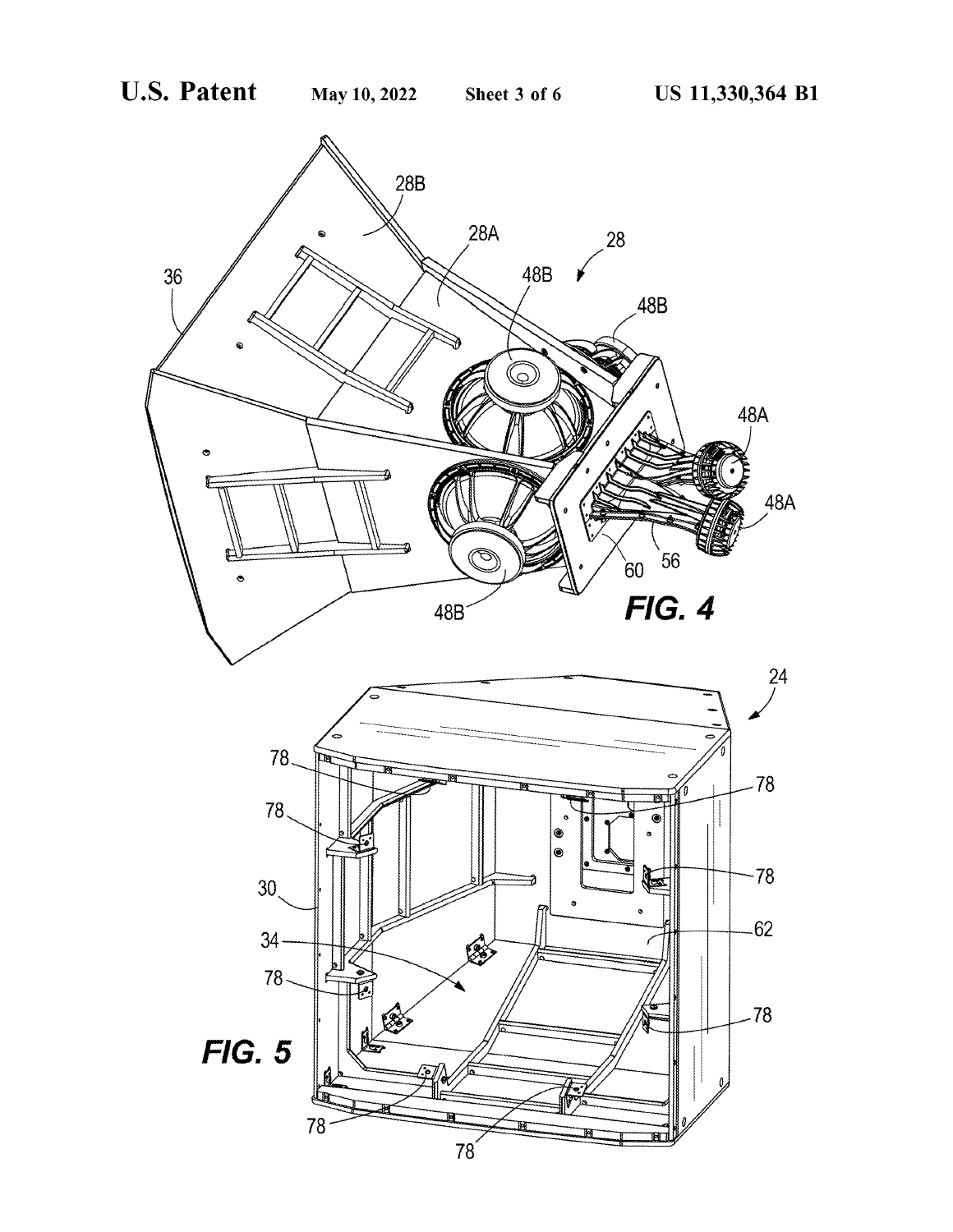

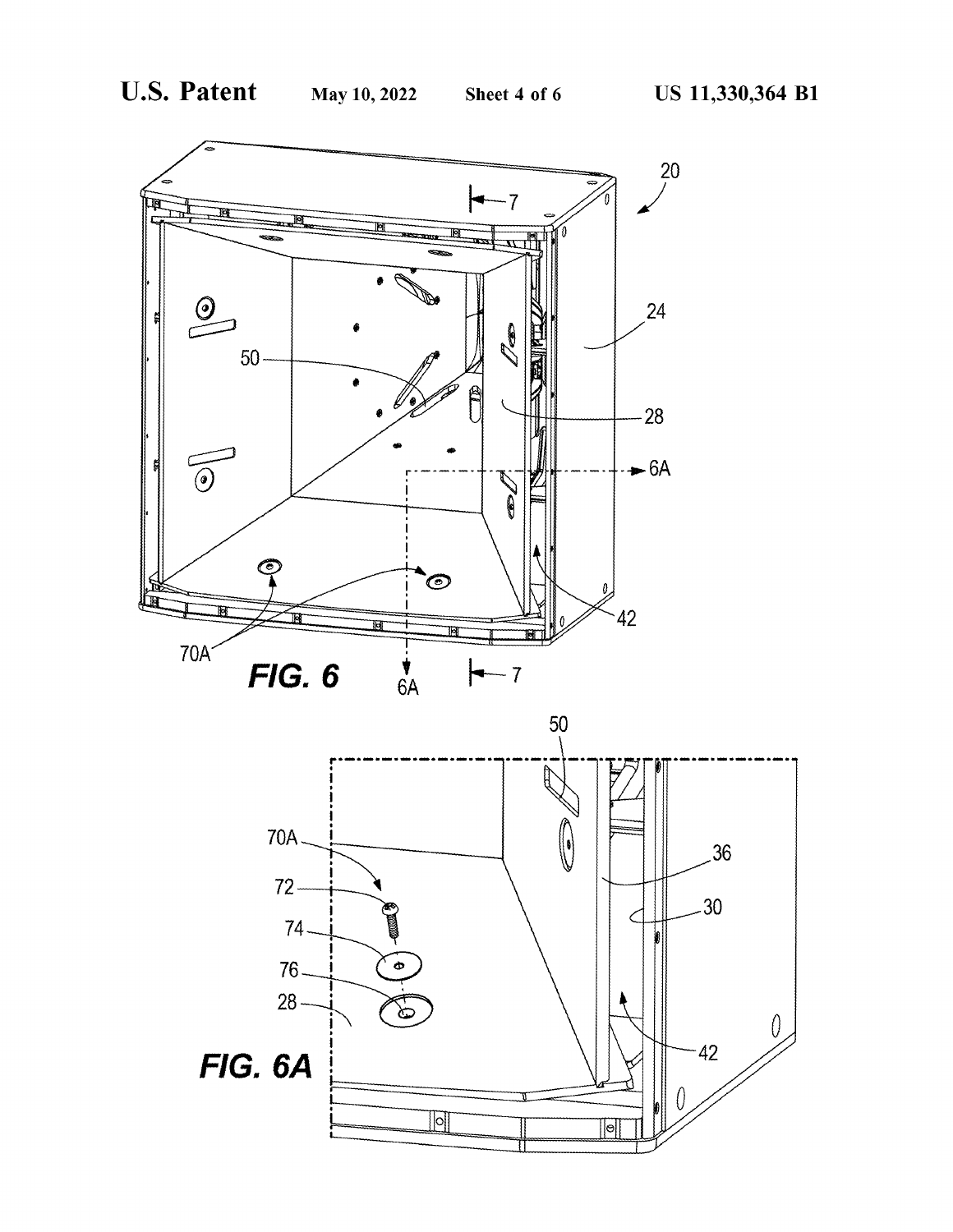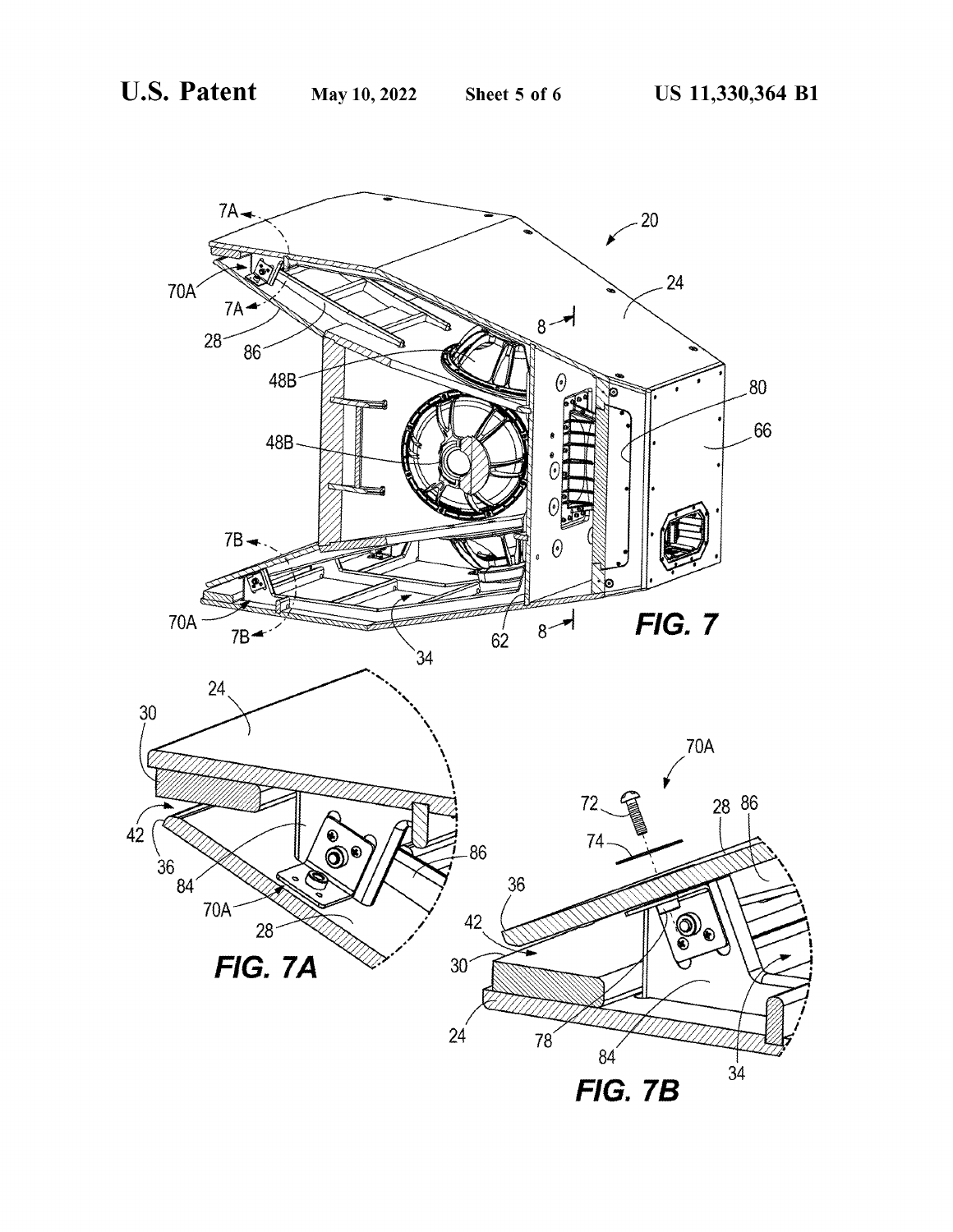



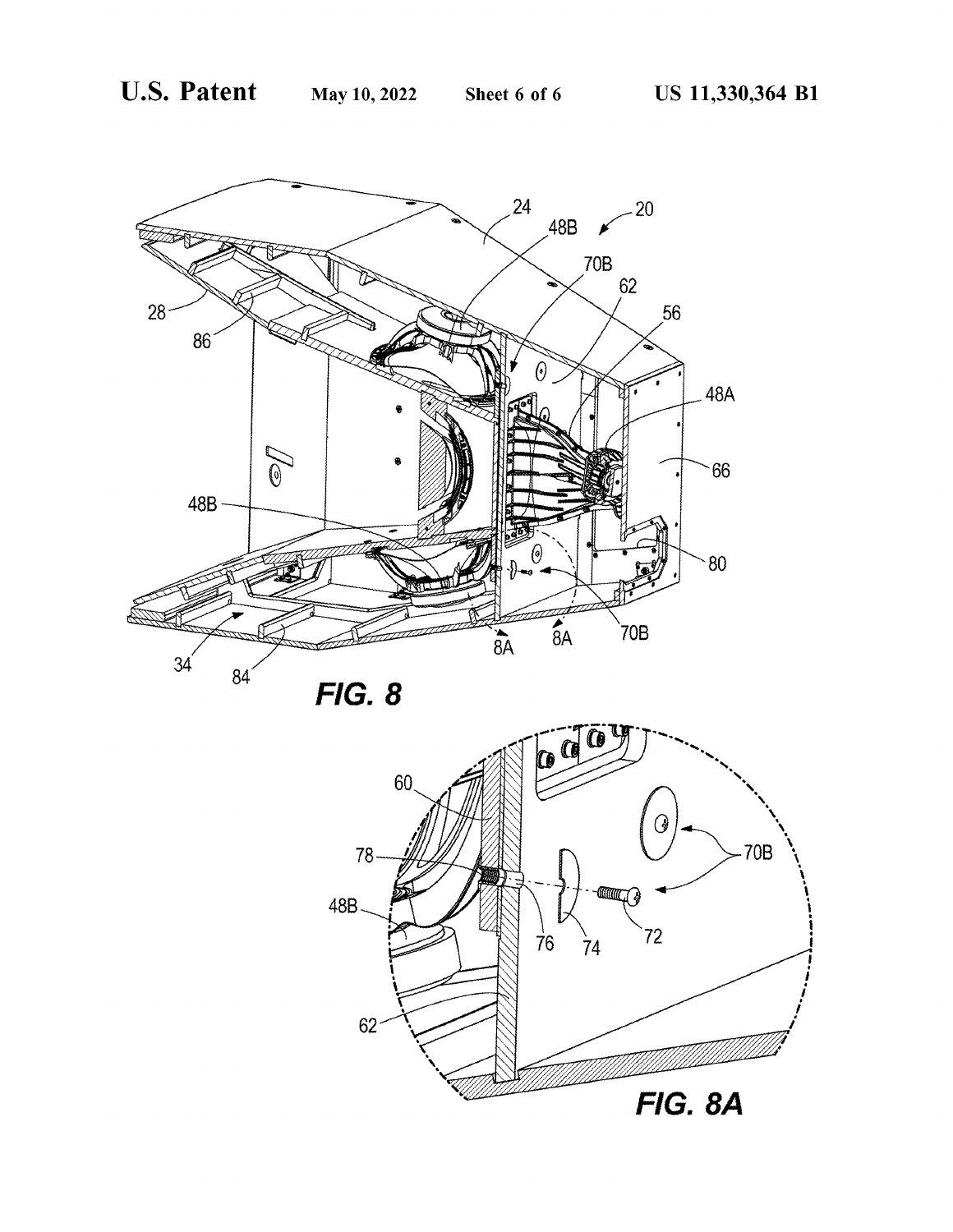## PORTED SPEAKER ASSEMBLY

## **BACKGROUND**

The present invention relates to the manufacture of  $\frac{5}{2}$ speaker assemblies for audio reproduction. Cabinets or enclosures for large speaker assemblies, and in particular loudspeakers that contain two, three, or more drivers including one or more large low frequency drivers, can impart substantial requirements for part tolerancing, across numerous fastening locations, and/or relative difficulty in mating the large subassemblies that make up the speaker assembly. A speaker assembly that incorporates a tuned-frequency resonator chamber further adds design complexity to the  $_{15}$ overall assembly, and typically forces an overall larger envelope than otherwise required for the size of the driver(s) provided.

### **SUMMARY**

In one aspect, the invention provides a ported speaker assembly including an outer enclosure having a front opening. An inner frame of the speaker assembly is positioned at least partially within the outer enclosure and has an outer 25 perimeter portion proximate the front opening of the outer enclosure. A resonator chamber is defined between an interior of the outer enclosure and an exterior of the inner frame. At least one speaker driver is mounted to the inner frame and configured to emit sound from a front end of the ported 30 speaker assembly. A perimeter port is formed between the outer perimeter portion of the inner frame and the front opening of the outer enclosure to establish sound wave communication between the resonator chamber and a surrounding external atmosphere for tuned-frequency reso- 35 nance output. The perimeter port extends uninterrupted about the outer perimeter edge of the inner frame so as to encircle the outer perimeter edge. A plurality of fastener joints secure the inner frame to the outer enclosure, and at least some of the plurality of fastener joints are distributed 40 around multiple sides of the inner frame and positioned closer to the front opening of the outer enclosure than a rear end of the inner frame.

In another aspect, the invention provides a ported speaker assembly including an outer enclosure having a front open-45 ing defined between a top side, a bottom side, and two lateral sides, the outer enclosure defining an internal resonator chamber. An inner frame is positioned at least partially within the outer enclosure and having an outer perimeter portion proximate the front opening of the outer enclosure. 50 a rearward fastener joint. A resonator chamber is defined between an interior of the outer enclosure and an exterior of the inner frame. At least one speaker driver is mounted to the inner frame and configured to emit sound from a front end of the ported speaker assembly. A perimeter port is formed between the 55 detail, it is to be understood that the invention is not limited outer perimeter portion of the inner frame and the front opening of the outer enclosure to establish sound wave communication between the resonator chamber and a surrounding external atmosphere for tuned-frequency resonance output. A plurality of fastener joints secure the inner 60 frame to the outer enclosure, each of the plurality of fastener joints including a threaded fastener, a clearance hole for receiving the threaded fastener, and a nut portion for engaging the threaded fastener. The clearance hole of each of the plurality of fastener joints provides a clearance at least 25 percent over standard normal clearance for the size of the threaded fastener.

 $\mathbf{2}$ 

In yet another aspect, the invention provides a method of assembling a speaker assembly. An outer enclosure is provided having a front opening, and an inner frame is provided having an outer perimeter portion with a shape that corresponds to that of the front opening and a size that is smaller than that of the front opening. At least one speaker driver is assembled to the inner frame with the inner frame removed from the outer enclosure. The inner frame with the at least one mounted speaker driver is inserted into the outer enclosure through the front opening thereof to form a perimeter port between the outer perimeter portion of the inner frame and the front opening of the outer enclosure and to define a resonator chamber between an interior of the outer enclosure and an exterior of the inner frame. All assembly tolerance between the inner frame and the outer enclosure is absorbed through a plurality of fastener joints that are secured between the inner frame and the outer enclosure.

Other aspects of the invention will become apparent by consideration of the detailed description and accompanying <sup>20</sup> drawings.

### BRIEF DESCRIPTION OF THE DRAWINGS

FIG. 1 is a front perspective view of a perimeter ported speaker assembly according to one embodiment of the invention. A frontal grille is rendered transparent to illustrate internal detail.

FIG. 2 is a front view of the speaker assembly of FIG. 1.

FIG. 3 is a front perspective view of an inner frame of the speaker assembly, which acts as an acoustic horn supporting a plurality of high and low frequency speaker drivers.

FIG. 4 is a rear perspective view of the inner frame.

FIG. 5 is a front perspective view of an outer enclosure of the speaker assembly in which the inner frame is at least partially received.

FIG. 6 is a front perspective view illustrating one exemplary fastener joint between the outer enclosure and the inner frame in exploded assembly.

FIG. 6A is a detail view of a lower right hand side of the speaker assembly as shown in FIG. 6.

FIG. 7 is a cross-section view, taken along line 7-7 of FIG. 6.

FIG. 7A is a detail view of a portion of FIG. 7 showing an assembled forward fastener joint.

FIG. 7B is a detail view of a portion of FIG. 7 showing an exploded forward fastener joint.

FIG. 8 is a cross-section view, taken along line 8-8 of FIG. 7.

FIG. 8A is a detail view of a portion of FIG. 8 showing

#### DETAILED DESCRIPTION

Before any embodiments of the invention are explained in in its application to the details of construction and the arrangement of components set forth in the following description or illustrated in the accompanying drawings. The invention is capable of other embodiments and of being practiced or of being carried out in various ways.

A ported speaker assembly 20 is illustrated in FIGS. 1-8A. The illustrated speaker assembly 20 is a multi-driver hornloaded loudspeaker, although alternate configurations are optional while retaining other aspects of the present disclosure. As shown in FIGS. 1-5, the speaker assembly 20 includes an outer shell or enclosure 24 and an inner frame 28 positioned at least partially within the outer enclosure 24. In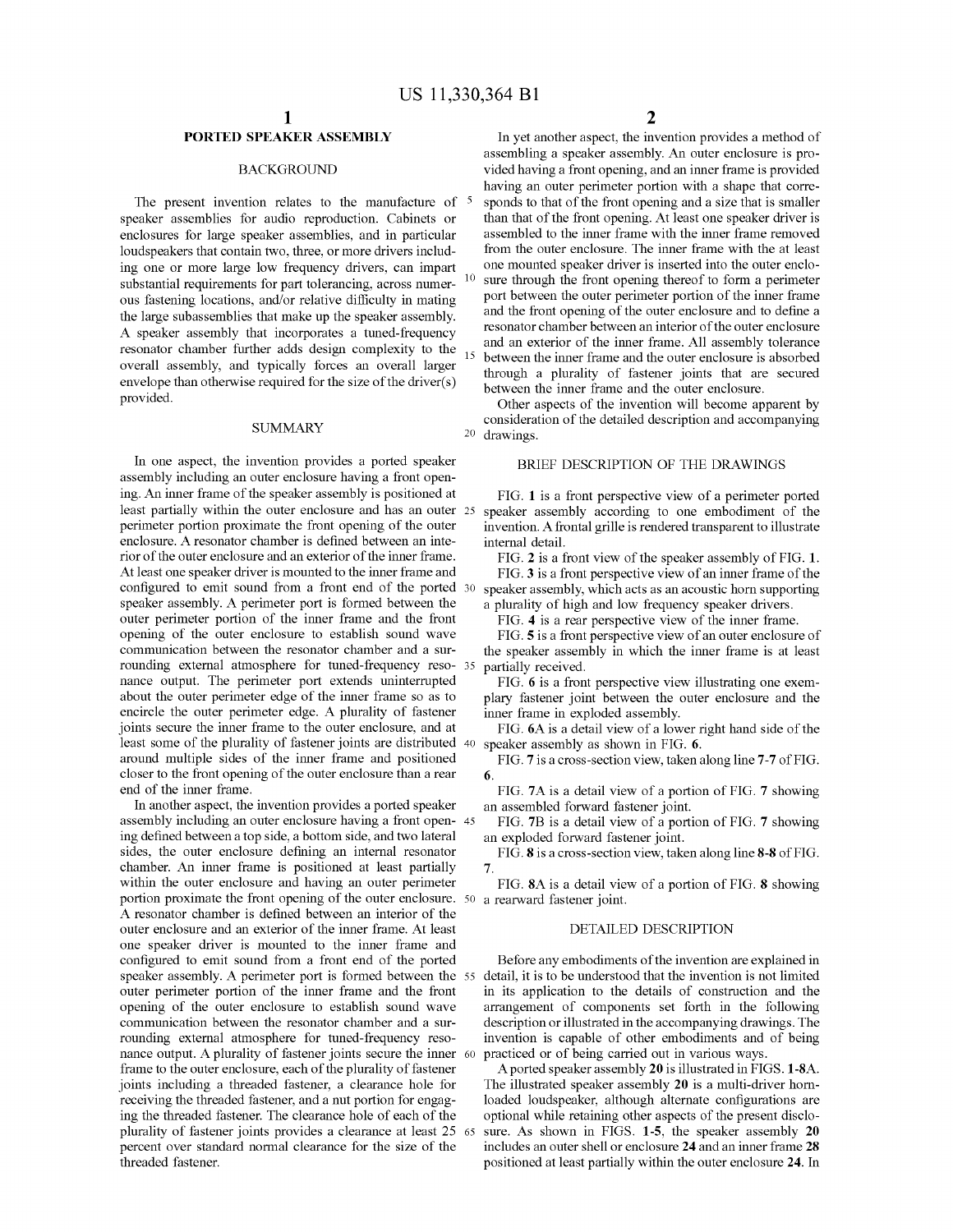some constructions, one or both of the outer enclosure 24 and the inner frame 28 are constructed of wood (e.g., solid wood, manufactured wood, or particle board), and may be constructed of a plurality of wood pieces glued and/or fastened together. The inner frame 28 of the illustrated 5 construction forms an acoustic horn. As shown in FIG. 6, the outer enclosure 24 defines a front opening 30 leading to an internal resonator chamber 34 that cooperates with a port 42 to form a tuned-frequency resonator system (or so-called "bass reflex" system). As will be appreciated by those of  $10$ skill in the art, the tuned-frequency resonator system is an acoustic example theoretically following the model of a mechanical spring-mass system in which the resonator chamber 34 has a prescribed air volume that correlates to spring stiffness, while the mass is represented by the con-15 figuration of the port 42, in particular decreasing with increasing cross-section area and increasing with increasing length. The inner frame 28 has an outer perimeter portion proximate the front opening 30 of the outer enclosure 24. For example, a front edge 36 of the inner frame 28 may 20 constitute the outer perimeter portion, positioned directly within the front opening 30 of the outer enclosure 24. However, alternate constructions are envisioned, particularly where the front edge 36 extends out forward of the front opening  $30$  or is recessed therefrom. The shape of the  $25$ perimeter portion of the inner frame 28 corresponds to that of the front opening 30, although it is smaller. As described in further detail below, the port 42 is a perimeter port 42 formed between the outer perimeter portion (e.g., front edge 36 as shown) of the inner frame 28 and the front opening 30 30 of the outer enclosure 24. The perimeter port 42 provides sound wave communication between the internal resonator chamber 34 and the surrounding external atmosphere. The perimeter port 42 extends uninterrupted about the outer perimeter of the inner frame 28 so as to encircle it. The 35 perimeter port 42 has a rectangular shape in front view, owing to the rectangular cross-sections of both the front opening 30 and the outer perimeter portion of the inner frame 28. A front grille 38 (FIG. 1, shown with partial breakaway) constructed of mesh, screen, fabric, perforated 40 sheeting or another suitable material is positioned at the front end of the speaker assembly 20 and may be secured at the front opening 30.

The speaker assembly 20 includes at least one speaker driver 48A, 48B mounted to the inner frame 28 and con-45 figured to emit sound from the front end of the speaker assembly 20. The speaker assembly 20, and particularly the inner frame 28, can define a central axis for sound projection that is directly out of the page as viewed in the front view of FIG. 2. The illustrated inner frame 28 forms an acoustic 50 horn for precisely controlling the directivity of a wide frequency range of sound. The inner frame 28 can thus include a primary flare or cone portion 28A and a secondary flare or cone portion 28B further forward and extending to the front edge 36. A plurality of speaker drivers 48A, 48B 55 supported by the illustrated inner frame 28 includes drivers (i.e., electrodynamic audio transducers) of different types, varying by frequency output. For example, the speaker assembly 20 includes a plurality (e.g., two) of high frequency drivers 48A and a plurality (e.g., four) of low 60 frequency drivers 48B. As can be seen in FIGS. 3 and 4, the low frequency drivers 48B can be distributed around multiple sides of the inner frame 28, for example on all four sides about the central axis. Openings 50 through the inner frame 28 are provided at the locations of the low frequency drivers 48B so as to enable sound transmission from an outside of the inner frame 28 (within the resonator chamber

4

34) to an inside of the inner frame 28. The low frequency drivers 48B are positioned farther forward than the high frequency drivers 48A, which are coupled to the rear end or rear panel 60 of the inner frame 28. Although not required in all embodiments, the rear of inner frame 28 includes an elongate slot opening 52 (FIG. 2) forming a horn inlet to which the high frequency drivers 48A are coupled through a wave guide 56.

The inner frame rear panel  $60$  is attached to a transverse panel 62 of the outer enclosure 24. The transverse panel 62 defines a rear end of the resonator chamber 34, and as shown can be positioned forward of a rearmost outer panel 66 of the outer enclosure 24. The transverse panel 62 can include an opening through which the high frequency drivers 48A and the wave guide 56 can be passed, from front to rear, during assembly. Between the transverse panel 62 and the rearmost outer panel 66, the wave guide 56 and high frequency drivers 48A can be accommodated in a chamber divided from and acoustically sealed from the resonator chamber 34. Attachment between the outer enclosure 24 and the inner frame 28 is made by a plurality of fastener joints, including forward and rearward fastener joints 70A, 70B. At least some of the forward fastener joints 70A are distributed around multiple sides of the inner frame 28 and positioned closer to the front opening 30 of the outer enclosure than a rear end of the inner frame 28, e.g., rear panel 60. The forward fastener joints 70A are positioned within the frontal 30 percent of the inner frame front-rear depth, or within the frontal 20 percent thereof, in some constructions. The forward fastener joints 70A can be provided in an arrangement of two per side (top, bottom, left, and right sides) for a total of eight. The forward fastener joints 70A can be partially or fully recessed in an interior surface of the inner frame 28. Unlike the forward fastener joints 70A, the rearward fastener joints 70B all secure along parallel axes (e.g., front-rear). While the forward fastener joints 70A are accessible for assembly from the interior of the inner frame 28 (e.g., the acoustic horn surface), the rearward fastener joints 70B are accessible for assembly through one or more access ports 80 in the outer enclosure 24, rearward of the resonator chamber 34. The access ports 80 can be closed with removable panels upon final assembly and operation. In contrast, the resonator chamber 34 in which the speaker drivers 48B are positioned may be completely devoid of removable panels and access ports around the side walls of the outer enclosure 24.

In some constructions, the fastener placement is selected to minimize unwanted panel vibration and resonance in either or both of the inner frame 28 and the outer enclosure 24. For example, placing some or all of the fastener joints 70A, 70B at antinodes of the natural panel resonances minimizes the extent to which they can be excited. There are varying degrees of optimization which can be done in this regard, including in some cases FEA simulation-based optimization.

The overall envelope of the speaker assembly 20 can be quite large in some constructions, for example at least 300 liters in volume, and in some cases 400 liters or more in volume. Thus, it follows that the outer enclosure 24 and the inner frame 28 are quite large, and with the numerous fastener joints 70A, 70B, may introduce a significant amount of tolerance stack-up, especially when one or both of the outer enclosure 24 and the inner frame 28 are constructed of wood as opposed to precision-molded plastics. However, because the perimeter port 42 is formed between the outer perimeter portion of the inner frame 28 and the front opening 30 of the outer enclosure 24, assembly tolerances that may affect the placement (even if significantly off-center) of the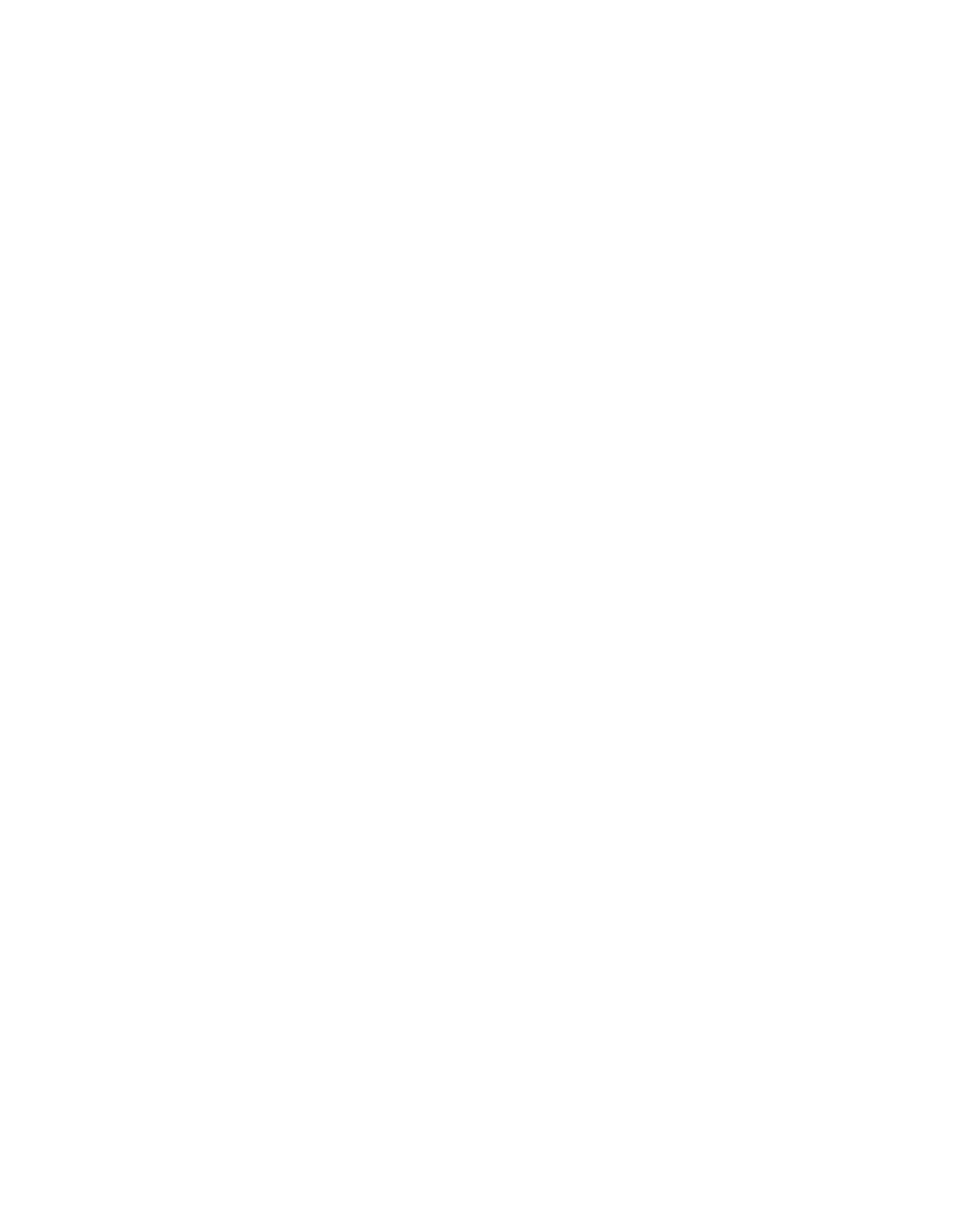inner frame 28 in the front opening 30 do not affect the performance of the speaker assembly 20, vis-à-vis the bassreflex porting provided by the port 42. The performance is a function of the total cross-section area of the port 42 and the volume of the resonator chamber 34, regardless of the 5 shape or layout of the port 42. As a result, any shifting to one side that reduces port area simultaneously results in increasing the port area on the opposite side. The perimeter port 42 also maximizes space efficiency for the given port and inner frame sizing by not requiring an entire offsetting of the inner 10 frame  $28$  in the front opening  $30$  to make room for a designated port location (e.g., conventional circular port).

The fastener joints 70A, 70B are configured to absorb the assembly tolerance between the outer enclosure 24 and the inner frame 28. The tolerances on the overall dimensions of 15 the speaker assembly 20 are determined only by the pieces in the outer enclosure 24. The inner frame 28 has its own tolerances, and the tolerance stack-up is taken up by the fastener joints 70A, 70B that mount the two together. Because the performance of the resonator chamber 34 is not 20 dependent upon a precise placement of the inner frame 28 within the front opening 30, this is advantageously leveraged in order to preclude the need to hold very strict tolerances for assembly of the inner frame 28 to the outer enclosure 24. This is accomplished through the fastener 25 joints 70A, 70B, each of which includes a threaded fastener 72, a washer 74, a clearance hole 76 for receiving the threaded fastener 72, and a nut portion 78 for engaging the threaded fastener 72. The threaded fasteners 72 can be of a relatively large size (e.g., M8, M10 or larger). As best shown 30 in FIGS. 7B and 8A, the nut portions 78 can be formed as part of an angle bracket in the case of the forward fastener joints 70A, and can be formed as T-nuts in the case of the rearward fastener joints 70B. However, the nut portions 78 can be formed in a variety of ways in alternate constructions, 35 for example, spring nuts, speed nuts, self-clinching nuts, locking nuts, or in some cases conventional nuts. The angle brackets at the forward fastener joints 70A can be secured to structural ribbing 84 protruding inward from the inner wall surface of the outer enclosure 24. As shown in FIGS. 7 and 40 8, similar structural ribbing 86 can be provided to protrude outward from the outer wall surface of the inner frame 28. The respective ribbing 84, 86 can abut, form a sliding interface, overlap in a radial direction, or otherwise interface with each other. As shown, the angle brackets at the forward 45 fastener joints 70A have a portion that lies coplanar with (e.g., and directly against) the outer wall surface of the inner frame 28, and this negates the need for additional brackets or hardware extending from the inner frame 28. In other constructions, a single bracket between the inner frame 28 50 and the outer enclosure 24 can have a portion that lies coplanar with (e.g., and directly against) the inner wall surface of the outer enclosure 24. In either case, a single bracket is used at each forward fastener joint 70A, despite that the outer wall surface of the inner frame 28 and the inner 55 wall surface of the outer enclosure 24 are non-parallel, i.e., arranged at a skew or oblique angle.

Even for the large-sized threaded fasteners 72, the washers 74 can be oversized (e.g., outer diameter of 5 times or more the shank diameter of the threaded fastener 72). The 60 reason for oversizing the washers 74 is to ensure that the washers 74 sufficiently extend beyond the clearance holes 76 when assembled. Given that these fastener joints 70A, 70B are designed as the part of the speaker assembly 20 that accommodates assembly tolerance between the primary 65 nested components of the outer enclosure 24 and the inner frame 28, the clearance hole 76 of each of the plurality of

6

fastener joints 70A, 70B provides a clearance at least 25 percent over (e.g., 35 percent over) the standard "normal" clearance for the size of the threaded fastener 72. The standard normal fastener clearance diameter is determined by an American or international engineering organization or governing body, e.g., ASME B18.2.8. Although all of the fastener joints 70A, 70B can be provided with identical fasteners 72 and clearance dimensioning throughout the sum total of interfaces between the outer enclosure 24 and the inner frame 28, it is also contemplated that intentional variation may be utilized at different ones of the fastener joints 70A, 70B.

The method of assembly of the speaker assembly 20 is significantly easier than most speaker assemblies of similar size and makeup. According to aspects of the present disclosure, the low frequency speaker drivers 48B are mounted to the inner frame 28 prior to insertion of the inner frame into the outer enclosure 24. Thus, a subassembly of one or more speaker drivers is created outside of and separate from the outer enclosure 24. This removes the requirement for access panels to install the low frequency speaker drivers 48B, and as such, the outer enclosure 24 may be provided with none. In some constructions, the high frequency driver(s) 48A and/or supporting electronics (e.g., frequency-filtering crossover network) are assembled to the inner frame 28 prior to installation into the outer enclosure 24. To this extent of this concept, a complete subassembly unit (FIGS. 3 and 4) may be formed to include the inner frame 28, multiple speaker drivers, including multiple high frequency drivers 48A (e.g., and associated wave guide 56) and multiple low frequency drivers 48B, and corresponding crossover networks prior to assembly into the outer enclosure 24. Assembly is completed by rearward insertion of the subassembly unit with the inner frame 28 through the front opening 30 of the outer enclosure 24 to a depth at which the fastener joints 70A, 70B can be secured. As mentioned above, precision at this step is not required as the fastener joints 70A, 70B absorb the assembly tolerance and uniformity around the perimeter port 42 is not a prerequisite to achieve the prescribed performance. However, if it is desired to precisely place the inner frame 28 with respect to the outer enclosure  $24$  (e.g., centered in the front opening  $30$ ), this may be achieved by the use of temporary or permanent spacers between the outer enclosure 24 and the inner frame 28 to set the desired spacing prior to final securement of the fastener joints 70A, 70B.

Various aspects of the present disclosure are set forth in the following claims.

What is claimed is:

1. A ported speaker assembly comprising:

an outer enclosure having a front opening;

- an inner frame positioned at least partially within the outer enclosure and having an outer perimeter portion proximate the front opening of the outer enclosure;
- a resonator chamber defined between an interior of the outer enclosure and an exterior of the inner frame;
- at least one speaker driver mounted to the inner frame and configured to emit sound from a front end of the ported speaker assembly;
- a perimeter port formed between the outer perimeter portion of the inner frame and the front opening of the outer enclosure to establish sound wave communication between the resonator chamber and a surrounding external atmosphere for tuned-frequency resonance output, and wherein the perimeter port extends uninterrupted about the outer perimeter edge of the inner frame so as to encircle the outer perimeter edge; and